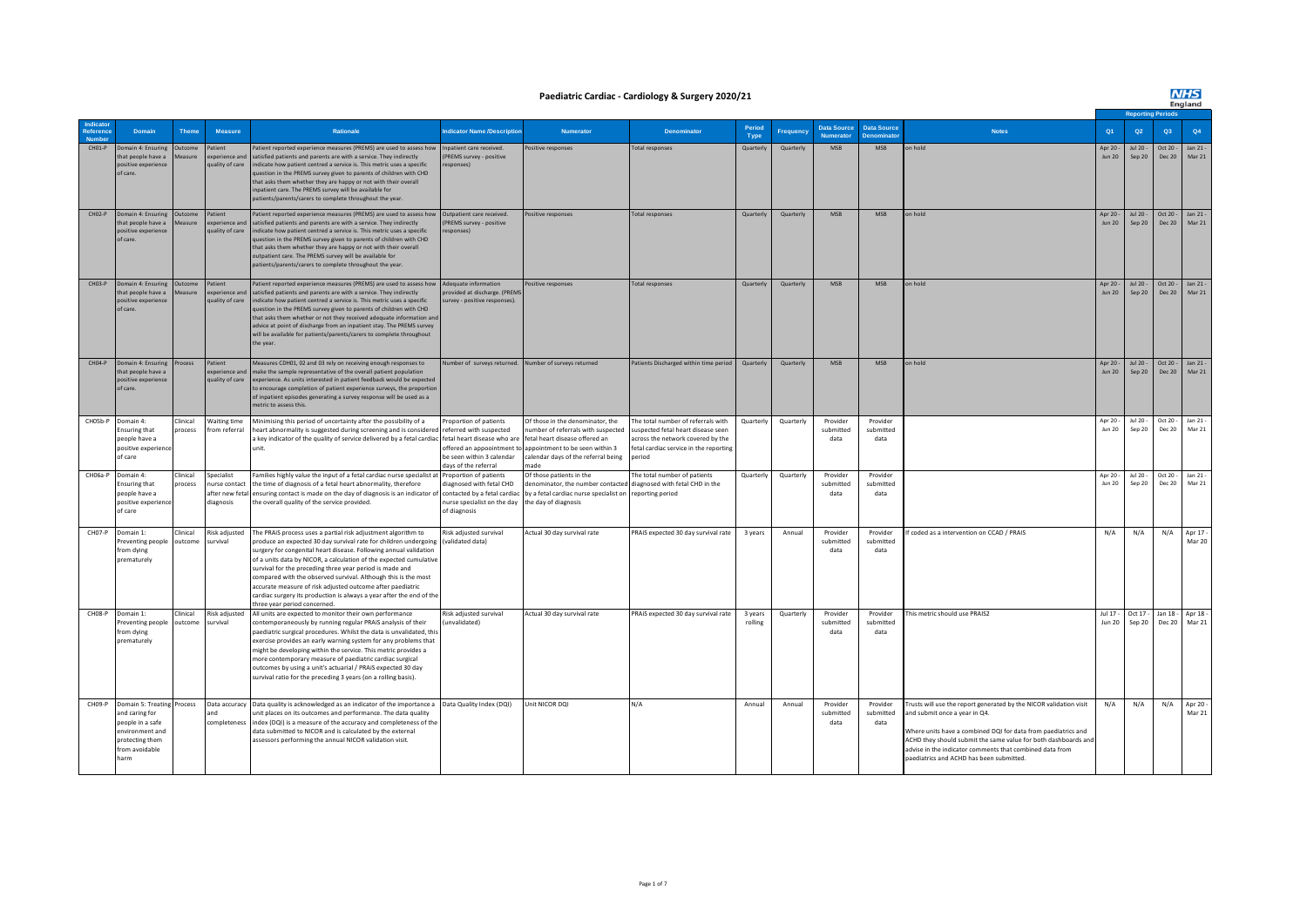**NHS**<br>England

#### **Paediatric Cardiac - Cardiology & Surgery 2020/21**

|           |                                                                                                                                  |                     |                                                                                                                         |                                                                                                                                                                                                                                                                                                                      |                                                                                                                                                              |                                                                                                                                        |                                                                                                                                                                                   |                |                 |                               |                               |                                                                                                                                                                                                                                                                                                                                                                                                                                                                                                                                                                                                                                                                                                                                     |                           |                         | <b>Reporting Periods</b>  |                             |
|-----------|----------------------------------------------------------------------------------------------------------------------------------|---------------------|-------------------------------------------------------------------------------------------------------------------------|----------------------------------------------------------------------------------------------------------------------------------------------------------------------------------------------------------------------------------------------------------------------------------------------------------------------|--------------------------------------------------------------------------------------------------------------------------------------------------------------|----------------------------------------------------------------------------------------------------------------------------------------|-----------------------------------------------------------------------------------------------------------------------------------------------------------------------------------|----------------|-----------------|-------------------------------|-------------------------------|-------------------------------------------------------------------------------------------------------------------------------------------------------------------------------------------------------------------------------------------------------------------------------------------------------------------------------------------------------------------------------------------------------------------------------------------------------------------------------------------------------------------------------------------------------------------------------------------------------------------------------------------------------------------------------------------------------------------------------------|---------------------------|-------------------------|---------------------------|-----------------------------|
|           | <b>Domair</b>                                                                                                                    | <b>Theme</b>        | <b>Measure</b>                                                                                                          | <b>Rationale</b>                                                                                                                                                                                                                                                                                                     | dicator Name /Descriptic                                                                                                                                     | <b>Numerator</b>                                                                                                                       | <b>Denominator</b>                                                                                                                                                                | Period<br>Type | <b>Frequenc</b> | Data Source<br>Numerator      | <b>Data Source</b>            | <b>Notes</b>                                                                                                                                                                                                                                                                                                                                                                                                                                                                                                                                                                                                                                                                                                                        | Q1                        | Q2                      | Q3                        | Q4                          |
| CHD10b-F  | Jomain 4:<br>insuring that<br>people have a<br>positive experien<br>of care                                                      | Clinical<br>process | lective<br>urgery<br>ancellations                                                                                       | Last minute cancellations for non-clinical reasons are a measure<br>of the quality and efficiency of a service and influence patience<br>experience.                                                                                                                                                                 | Proportion of elective<br>ongenital cardiac surgery<br>rocedures cancelled at the<br>last minute for a non-<br>clinical reason                               | otal number of cases in the<br>enominator cancelled at the last<br>ninute for non-clinical reasons                                     | he total number of elective<br>admissions for congenital cardiac<br>surgery (including those cancelled at<br>the last minute for non-clinical<br>reasons) in the reporting period | Quarterly      | Quarterly       | Provider<br>submitted<br>data | Provider<br>submitted<br>data | Count all scheduled procedures that qualify as a surgical<br>intervention for NCHDA/PRAiS submission.<br>An Elective Admission is one that has been arranged in advance. It<br>is not an emergency admission, a maternity admission or a<br>transfer from a Hospital Bed in another Health Care Provider.<br>A last-minute cancellation is one that occurs on the day the patien<br>was due to arrive, after they have arrived in hospital or on the day<br>of their operation.<br>Cancellation for non-clinical reasons includes unavailability of<br>general ward or intensive care hed, unavailability of staff, because<br>an emergency case took priority, because a surgical list ran over,                                   | Apr 20 -<br><b>Jun 20</b> | Jul 20 -<br>Sep 20      | Oct 20<br><b>Dec 20</b>   | Jan 21 -<br>Mar 21          |
| CH11a-P   | Domain 3: Helping<br>people to recover<br>from episodes of<br>health or following<br>injury                                      | Clinical<br>process | rate after<br>congenital<br>cardiac surger                                                                              | teintervention The unplanned re-intervention rate is one measure of the quality 30-day re-intervention rate<br>of the surgical service.                                                                                                                                                                              | following primary surgical<br>procedure                                                                                                                      | Of those procedures in the<br>lenominator, the number resulting<br>n unplanned re-interventions<br>surgery or catheter) within 30 days | The total number of primary<br>congenital cardiac surgical<br>procedures submitted to NCHDA in<br>the reporting period                                                            | Quarterly      | Quarterly       | Provider<br>submitted<br>data | Provider<br>submitted<br>data | Unplanned re-interventions include procedures that were not<br>intended during the planning phase, follow an initial primary<br>cardiac surgery and result in "substantive alteration to the heart"<br>incorporating cardiac bypass, cardiac non bypass, pacemaker<br>placement, interventional catheterisation and include diaphragm<br>plication (which are not related to the heart itself).<br>The definition does not include mechanical support or other non-<br>cardiac surgery procedures and specifically excludes those<br>procedures listed in the metrics definitions in appendix 1.<br>Denominator note: Please exclude those procedures submitted to<br>NCHDA that are classified as 'Minor and Excluded Procedures'. | lan 20.<br><b>Mar 20</b>  | Apr 20<br><b>Jun 20</b> | Jul 20 -<br>Sep 20        | Oct 20 -<br><b>Dec 20</b>   |
|           | CH12bii-P Domain 3: Helping<br>beople to recover<br>from enisodes of<br>health or following<br>injury                            | Clinical<br>tcome   | Congenital<br>cardiac surger<br>significant<br>procedure<br>related<br>complications                                    | The frequency of significant procedure related complications<br>following congenital cardiac surgery is one measure of quality for<br>ongenital cardiac surgical services.                                                                                                                                           | 30-day complication rate<br>following primary surgical<br>procedure                                                                                          | Of those procedures in the<br>enominator, the number resulting<br>n procedure-related complications<br>within 30 days                  | The total number of primary<br>congenital cardiac surgical<br>procedures submitted to NCHDA in<br>the reporting period                                                            | Quarterly      | Quarterly       | Provider<br>submitted<br>data | Provider<br>submitted<br>data | Numerator note: Please see appendix 2 for the list of significant<br>procedure related complications. Please also count any<br>complications that occurred during the same admission.<br>Denominator note: Please exclude those procedures submitted to<br>NCHDA that are classified as 'Minor and Excluded Procedures'.                                                                                                                                                                                                                                                                                                                                                                                                            | Jan 20 -<br><b>Mar 20</b> | Apr 20<br><b>Jun 20</b> | Sep 20                    | Jul 20 - Oct 20 -<br>Dec 20 |
| CH13a-P   | Domain 3: Helping Clinical<br>people to recover<br>from episodes of i<br>health or following<br>injury                           | outcome             | Innlanned<br>reintervention<br>rate -<br>congenital<br>cardiac<br>catheter<br>ntervention                               | The unplanned reintervention rate is one measure of the quality<br>of the congenital catheter intervention service. The number of<br>patients having one or more unplanned reintervention within 30<br>days of a planned congenital cardiac catheter procedure will be<br>used to measure this                       | 30-day re-intervention rate<br>ollowing primary catheter<br>tervention procedures                                                                            | Of those procedures in the<br>denominator, the number resulting<br>n catheter interventions within 30<br>days                          | The total number of primary<br>catheter intervention procedures<br>submitted to NCHDA in the<br>reporting period                                                                  | Quarterly      | Quarterly       | Provider<br>submitted<br>data | Provider<br>submitted<br>data | Inplanned re-interventions include procedures that were not<br>intended during the planning phase, follow an initial primary<br>cardiac intervention and result in "substantive alteration to the<br>heart" incorporating cardiac bypass, cardiac non bypass,<br>pacemaker placement and interventional catheterisation. The<br>definition does not include mechanical support or other non-<br>cardiac surgery procedures and specifically excludes those<br>procedures listed in the metric definitions in appendix 1.                                                                                                                                                                                                            | lan 20-<br><b>Mar 20</b>  | Apr 20<br><b>Jun 20</b> | $\ln 20 -$<br>Sep 20      | Ort 20<br><b>Dec 20</b>     |
| CH14bii-P | Domain 3: Helping<br>people to recover<br>from episodes of<br>health or followin<br>injury                                       | Clinical<br>utcome  | Congenital<br>rardiac<br>catheter<br>ntervention<br>procedures -<br>significant<br>procedure<br>related<br>omplications | The frequency of significant procedure related complications after 30-day complication rate<br>congenital cardiac intervention procedures is one measure of the following primary catheter<br>quality of the congenital cardiac catheter intervention service.                                                       | intervention procedures                                                                                                                                      | Of those procedures in the<br>lenominator, the number resulting<br>n complications within 30 days                                      | The total number of primary<br>catheter intervention procedures<br>ubmitted to NCHDA in the<br>eporting period                                                                    | Quarterly      | Quarterly       | Provider<br>submitted<br>data | Provider<br>submitted<br>data | Numerator note: Please see appendix 3 in the metric defintions<br>sheets for the list of the significant procedure related<br>complications. lease also count any complications that occurred<br>during the same admission.                                                                                                                                                                                                                                                                                                                                                                                                                                                                                                         | Jan 20 -<br>Mar 20        | Apr 20<br><b>Jun 20</b> | Jul 20 -<br>Sep 20        | Oct 20 -<br>Dec 20          |
| CH15-P    | Domain 5: Treating Outcome<br>and caring for<br>people in a safe<br>environment and<br>protecting them<br>from avoidable<br>harm | measure             | nfection<br>control                                                                                                     | Hospital acquired infection rate is a measure of patient safety and Hospital Acquired<br>the quality of inpatient care. This will be assessed by the<br>proportion of patients acquiring Clostridium difficile during an<br>npatient stay under the care of the congenital cardiac service.                          | lostridium difficile<br>oportion of inpatients<br>nder care of the<br>paediatric cardiac service<br>acquiring new positive<br>Clostridium difficile culture: | lumber of inpatients under care of<br>he naediatric cardiac service<br>cquiring new positive Clostridium<br>lifficile cultures         | Total number of inpatient stays<br>under the paediatric cardiac service                                                                                                           | Quarterly      | Quarterly       | Provider<br>submitted<br>data | Provider<br>submitted<br>data | An inpatient stay is defined as a hospital episode consisting of<br>formal admission, allocation of a bed and discharge.                                                                                                                                                                                                                                                                                                                                                                                                                                                                                                                                                                                                            | Apr 20<br><b>Jun 20</b>   | ln 120<br>Sep 20        | $Qrf$ 20<br><b>Dec 20</b> | Jan 21<br>Mar 21            |
| $CH16-P$  | Domain 5: Treating Outcome<br>and caring for<br>people in a safe<br>environment and<br>protecting them<br>from avoidable<br>arm  | measure             | Infection<br>control                                                                                                    | Hospital acquired infection rate is a measure of patient safety and Hospital Acquired MRSA.<br>the quality of inpatient care delivered. This will be assessed by the Proportion of inpatients<br>proportion of patients acquiring MRSA during an inpatient stay<br>under the care of the congenital cardiac service. | under care of the paediatric<br>cardiac service acquiring<br>new nositive MRSA culture                                                                       | Number of inpatients under care of<br>the paediatric cardiac service<br>acquiring new positive MRSA<br>cultures                        | Total number of innatient stays<br>under the paediatric cardiac servio                                                                                                            | Quarterly      | Quarterly       | Provider<br>submitted<br>data | Provider<br>submitted<br>data | An inpatient stay is defined as a hospital episode consisting of<br>formal admission, allocation of a bed and discharge.                                                                                                                                                                                                                                                                                                                                                                                                                                                                                                                                                                                                            | Apr 20 -<br>Jun 20        | $ln 120 -$<br>Sep 20    | $Ort 20 -$<br>Dec 20      | lan 21<br>Mar 21            |
| $CH17-P$  | Domain 4<br>insuring that<br>people have a<br>positive experience<br>of care                                                     | Outcome<br>heasure  | complaints                                                                                                              | Formal written complaints are a measure of patient<br>lissatisfaction and indirect measure of patient experience. The<br>roportion of inpatient care episodes resulting in a written<br>complaint will be used to assess this. Units must submit their own<br>data.                                                  | ormal complaints involving<br>patients                                                                                                                       | Number of formal written<br>omplaints involving patients<br>dmitted under the care of the<br>aediatric cardiac service                 | Total number of inpatient stays<br>inder the paediatric cardiac service                                                                                                           | Quarterly      | Quarterly       | Provider<br>submitted<br>data | Provider<br>submitted<br>data | An inpatient stay is defined as a hospital episode consisting of<br>formal admission, allocation of a bed and discharge.                                                                                                                                                                                                                                                                                                                                                                                                                                                                                                                                                                                                            | Apr 20<br><b>Jun 20</b>   | Jul 20 -<br>Sep 20      | Oct 20 -<br>Dec 20        | Jan 21 -<br>Mar 21          |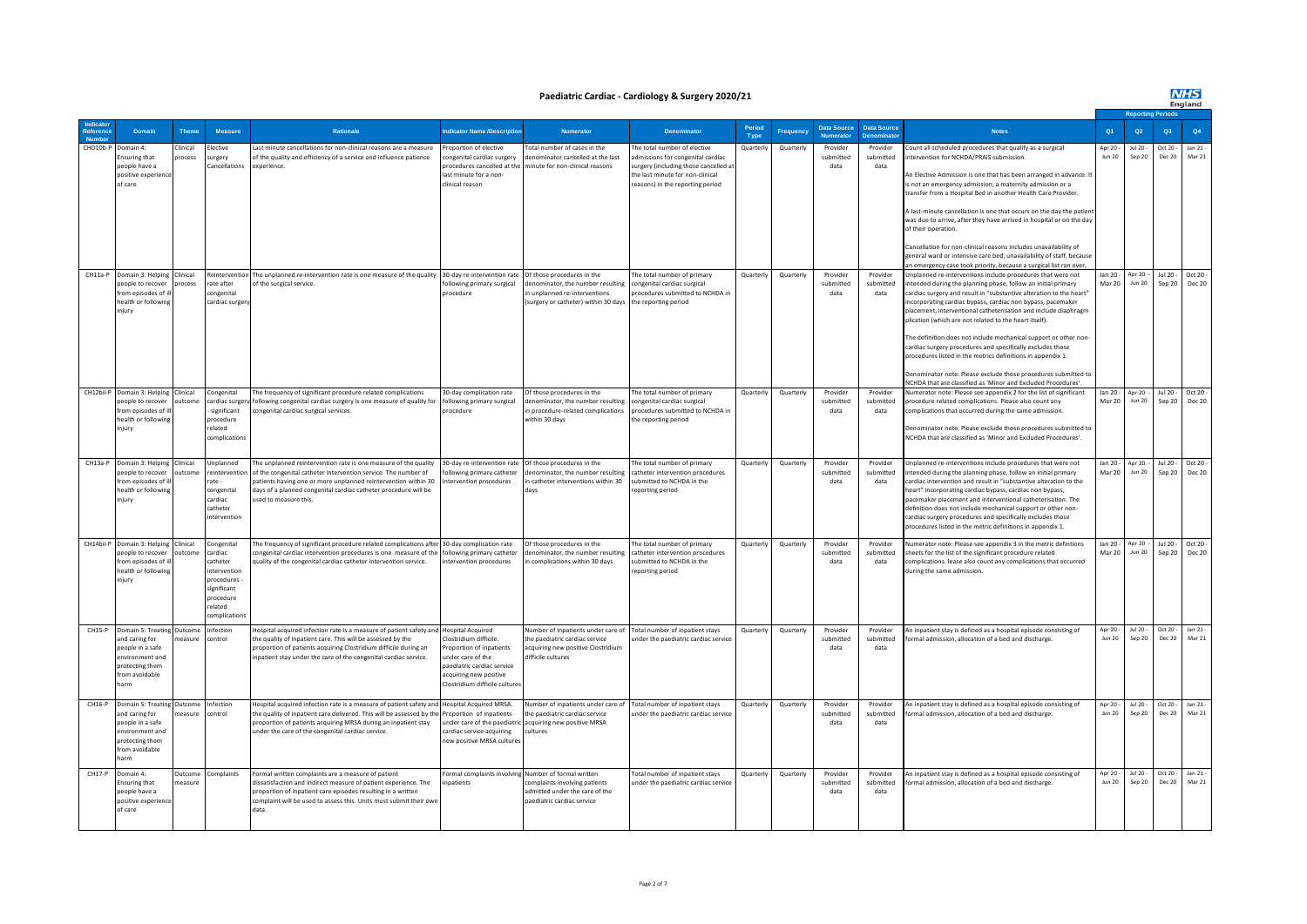#### **Paediatric Cardiac - Cardiology & Surgery 2020/21**

|                                  |                      |                |                    |           |                                    |                                                            |                                                |                |           |           |                                               |                      |               | <b>Reporting Periods</b> |                   |    |
|----------------------------------|----------------------|----------------|--------------------|-----------|------------------------------------|------------------------------------------------------------|------------------------------------------------|----------------|-----------|-----------|-----------------------------------------------|----------------------|---------------|--------------------------|-------------------|----|
| Indicator<br>Reference<br>Number | Domain               | Theme          | Measure            | Rationale | <b>Indicator Name /Description</b> | Numerator                                                  | <b>Denominator</b>                             | Period<br>Type | Frequency | Numerator | Data Source Data Source<br><b>Denominator</b> | <b>Notes</b>         | Q1            | Q2                       | Q3                | Q4 |
| CH <sub>20-P</sub>               | Domain 4:            |                | Outcome Outpatient | tbc       | Proportion of patients             | Of those in the denominator, the                           | The total number of patients seen at Quarterly |                | Quarterly | Provider  | Provider                                      | Surgical Centre only | Apr 20 -      | Jul 20 -                 | Oct 20 - Jan 21 - |    |
|                                  | <b>Ensuring that</b> | Measure delays |                    |           | waiting over the planned           | number of patients who waited over a follow up outpatients |                                                |                |           | submitted | submitted                                     |                      | <b>Jun 20</b> | Sep 20                   | Dec 20 Mar 21     |    |
|                                  | people have a        |                |                    |           | time for their follow up           | the planned time for the                                   | appointment in the reporting period            |                |           | data      | data                                          |                      |               |                          |                   |    |
|                                  | positive experience  |                |                    |           | appointment                        | appointment                                                |                                                |                |           |           |                                               |                      |               |                          |                   |    |
|                                  | of care              |                |                    |           |                                    |                                                            |                                                |                |           |           |                                               |                      |               |                          |                   |    |
|                                  |                      |                |                    |           |                                    |                                                            |                                                |                |           |           |                                               |                      |               |                          |                   |    |
|                                  |                      |                |                    |           |                                    |                                                            |                                                |                |           |           |                                               |                      |               |                          |                   |    |
|                                  | CH21-P Domain 4:     |                | Outcome Outpatient | tbc       |                                    | Average waiting time from The total number of days from    | The total number of patients seen at Quarterly |                | Quarterly | Provider  | Provider                                      | Surgical Centre only | Apr 20 -      | Jul 20 -                 | Oct 20 - Jan 21 - |    |
|                                  | <b>Ensuring that</b> | Measure delays |                    |           | the planned appointment            | planned follow up appointment to                           | a follow up outpatients                        |                |           | submitted | submitted                                     |                      | <b>Jun 20</b> | Sep 20                   | Dec 20 Mar 21     |    |
|                                  | people have a        |                |                    |           | to the actual follow up            | the actual appointment                                     | appointment who waited longer                  |                |           | data      | data                                          |                      |               |                          |                   |    |
|                                  | positive experience  |                |                    |           | appointment for patients           |                                                            | than the planned time in the                   |                |           |           |                                               |                      |               |                          |                   |    |
|                                  | of care              |                |                    |           | waiting more than the              |                                                            | reporting period                               |                |           |           |                                               |                      |               |                          |                   |    |
|                                  |                      |                |                    |           | planned time for their             |                                                            |                                                |                |           |           |                                               |                      |               |                          |                   |    |
|                                  |                      |                |                    |           | follow up appointment              |                                                            |                                                |                |           |           |                                               |                      |               |                          |                   |    |
|                                  |                      |                |                    |           |                                    |                                                            |                                                |                |           |           |                                               |                      |               |                          |                   |    |

Data collection has been approved by the Review of Central Returns - ROCR ROCR/OR/2230/001MAND

## **NHS**<br>England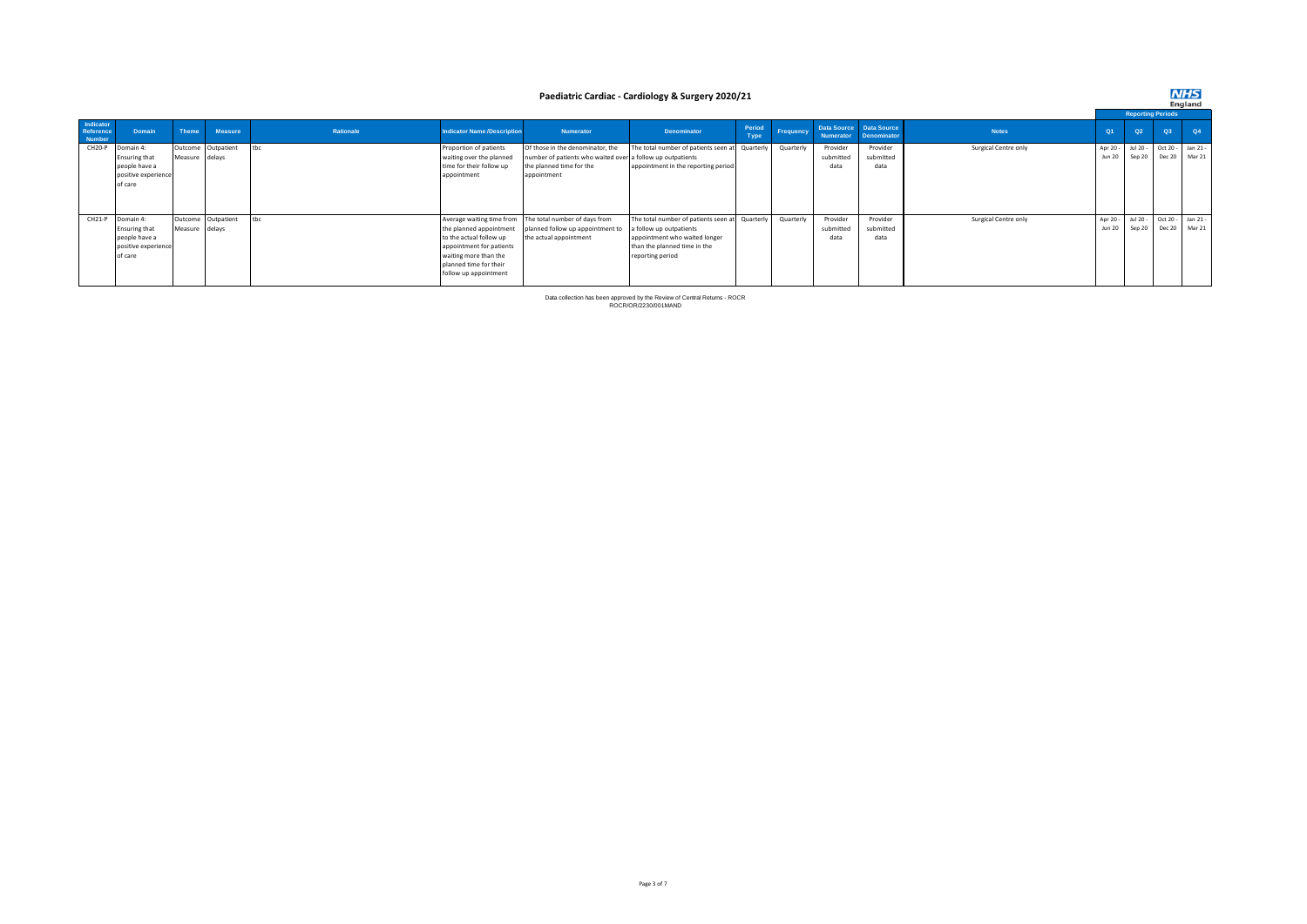# **Appendix 1**

- **Metrics CH11a-P & CH13a-P Procedure codes specifically excluded are listed below:**  120625. Transluminal RV biopsy 123200. Post-operative procedure 123206. Lung biopsy procedure 123214. DC cardioversion 123217. Parietal pleurectomy 123218. Post-operative procedure to control bleeding 123221. Cardiac procedure (DESCRIBE) 123240. Pericardiocentesis 123241. Pericardiocentesis - open 123243. Pericardiocentesis - transcatheter 123246. Pericardial window creation
- 123253. Pericardial biopsy
- 123259. Procedure involving pericardium (DESCRIBE)

123280. Insertion of pleural tube drain

- 123283. Insertion of mediastinal tube drain
- 123310. Traumatic injury of heart repair
- 123351. Peripheral vascular procedure (DESCRIBE)
- 123352. Non-cardiothoracic / vascular procedure (DESCRIBE)
- 123353. Non-cardiothoracic-vascular procedure on cardiac patient
- 123713. Single lung transplant
- 123720. Double lung transplant
- 123760. Lung(s) transplant
- 124000. Thoracotomy
- 124006. Thoracoscopic approach (VATS)
- 124013. Minimally invasive procedure
- 124099. Cardiac incision
- 124300. Reoperation
- 124325. Palliative procedure
- 124500. Transluminal catheter procedure
- 124507. Transluminal diagnostic test occlusion
- 124559. Transluminal procedure using adjunctive therapy
- 126400. Bronchoscopy
- 126408. Bronchoscopic removal of foreign body
- 126420. Tracheal procedure (DESCRIBE)
- 126421. Tracheostomy creation
- 126440. Tracheobronchial reconstruction procedure
- 126505. Mediastinal exploration
- 126506. Mediastinal procedure
- 126513. Pectus carinatum repair
- 126514. Pectus excavatum repair
- 126523. Anterior chest wall (pectus) repair
- 126548. Sternal wire removal from previous sternotomy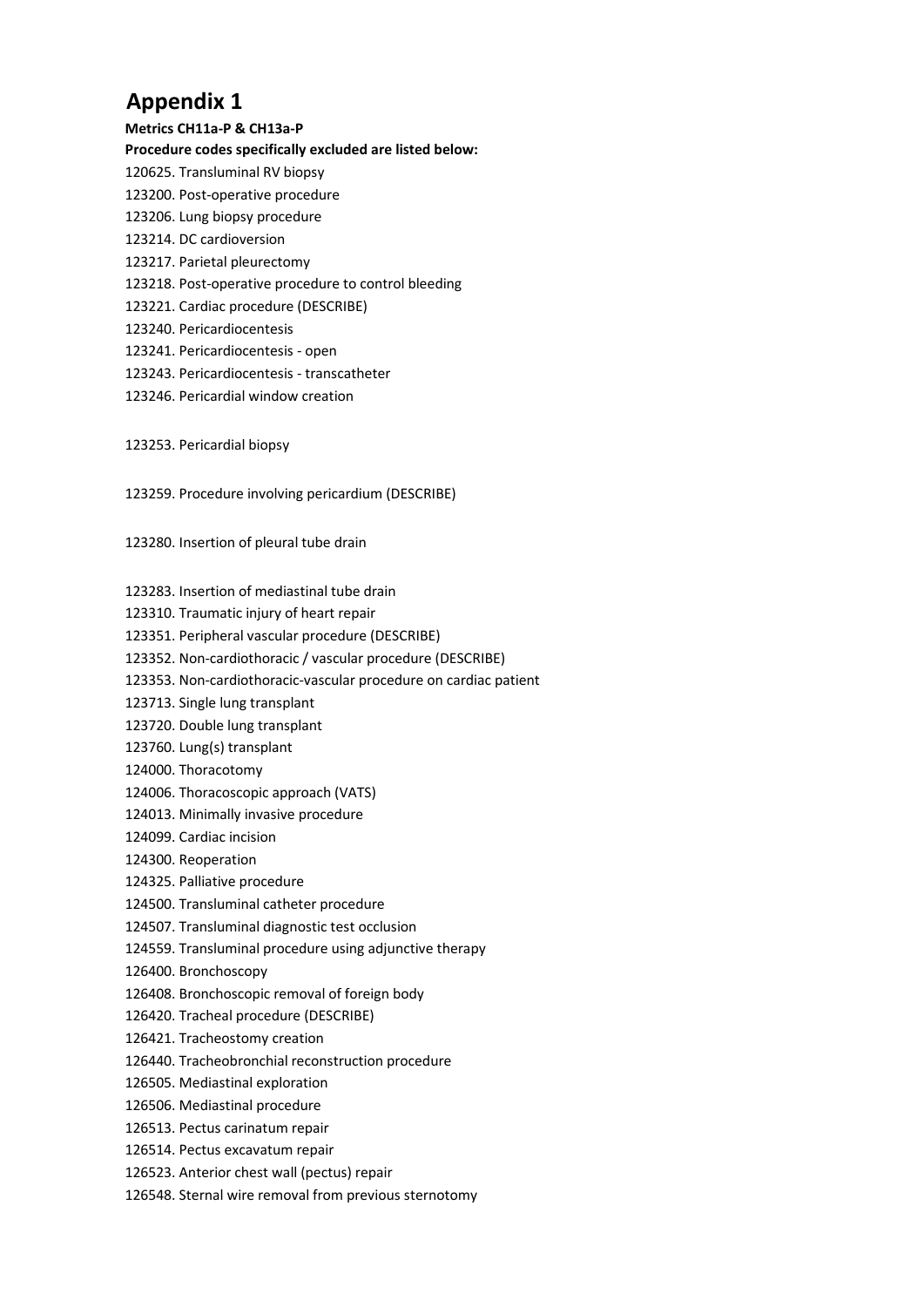126560. Delayed closure of sternum

- 126572. Open excision of pleural lesion
- 126600. Lung procedure
- 126601. Lung decortication
- 126602. Lung mass excision
- 126605. Lung lobectomy
- 126606. Pneumonectomy
- 126607. Lung sequestration repair
- 128000. Thoracic / mediastinal procedure (DESCRIBE)
- 130103. Transoesophageal echocardiography
- 130501. Diagnostic catheterisation procedure
- 130505. Diagnostic cardiovascular catheterisation procedure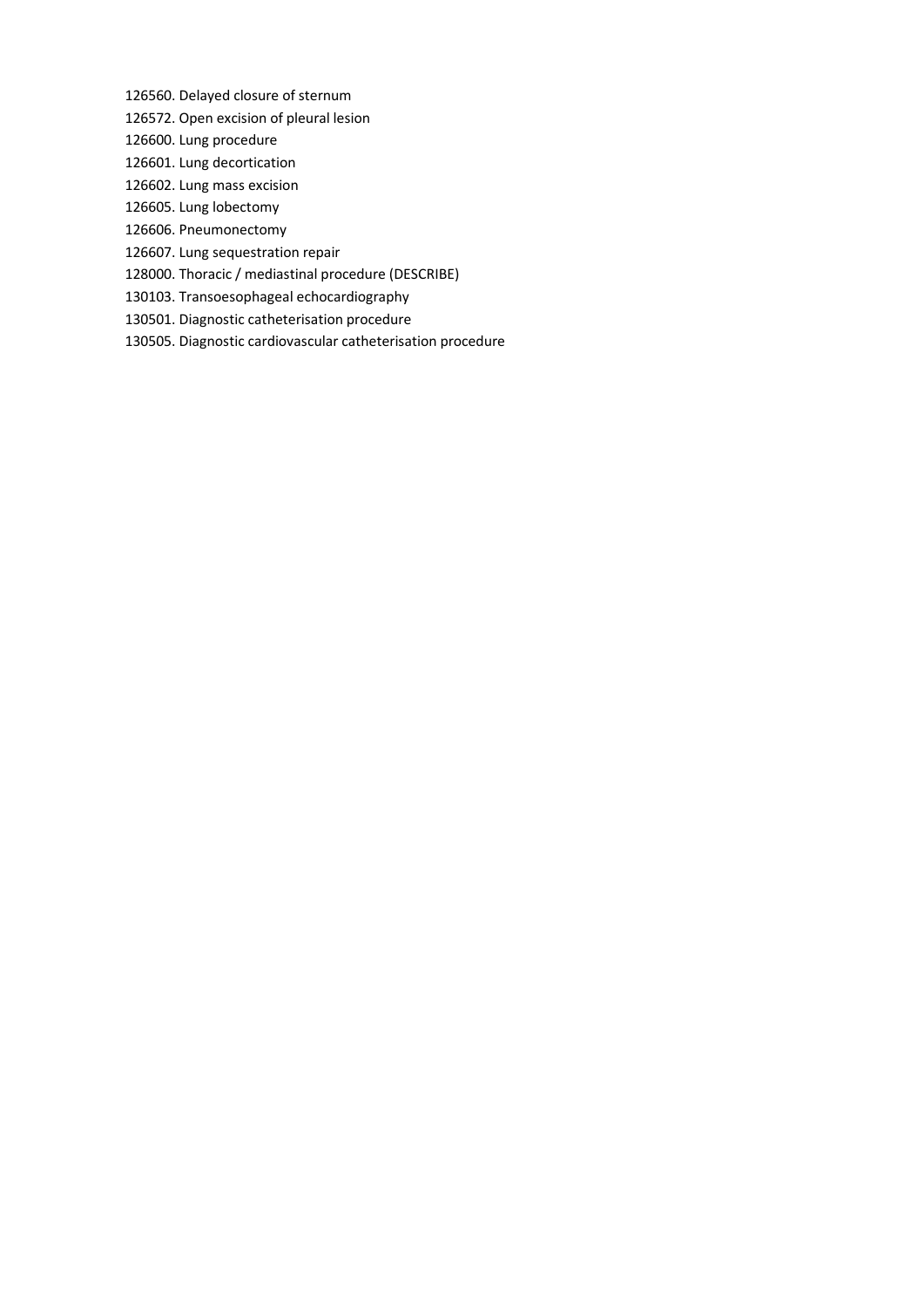## **Appendix 2**

**Metric CH12bii-P** 

**The number of congenital cardiac surgical procedures that are followed by one or more of the complications as listed:** 

158213. Acute kidney injury requiring haemofiltration or haemodialysis

150009. Requirement for mechanical circulatory support (including ECMO and VAD)

158375. Postprocedural necrotising enterocolitis - established requiring treatment

156741. Surgical site infection requiring surgical intervention

158064. Prolonged pleural drainage >7days

158190. Phrenic nerve injury requiring plication of hemidiaphragm

158086. Postprocedural requirement for tracheostomy

110633. Postprocedural complete atrioventricular block requiring permanent pacemaker